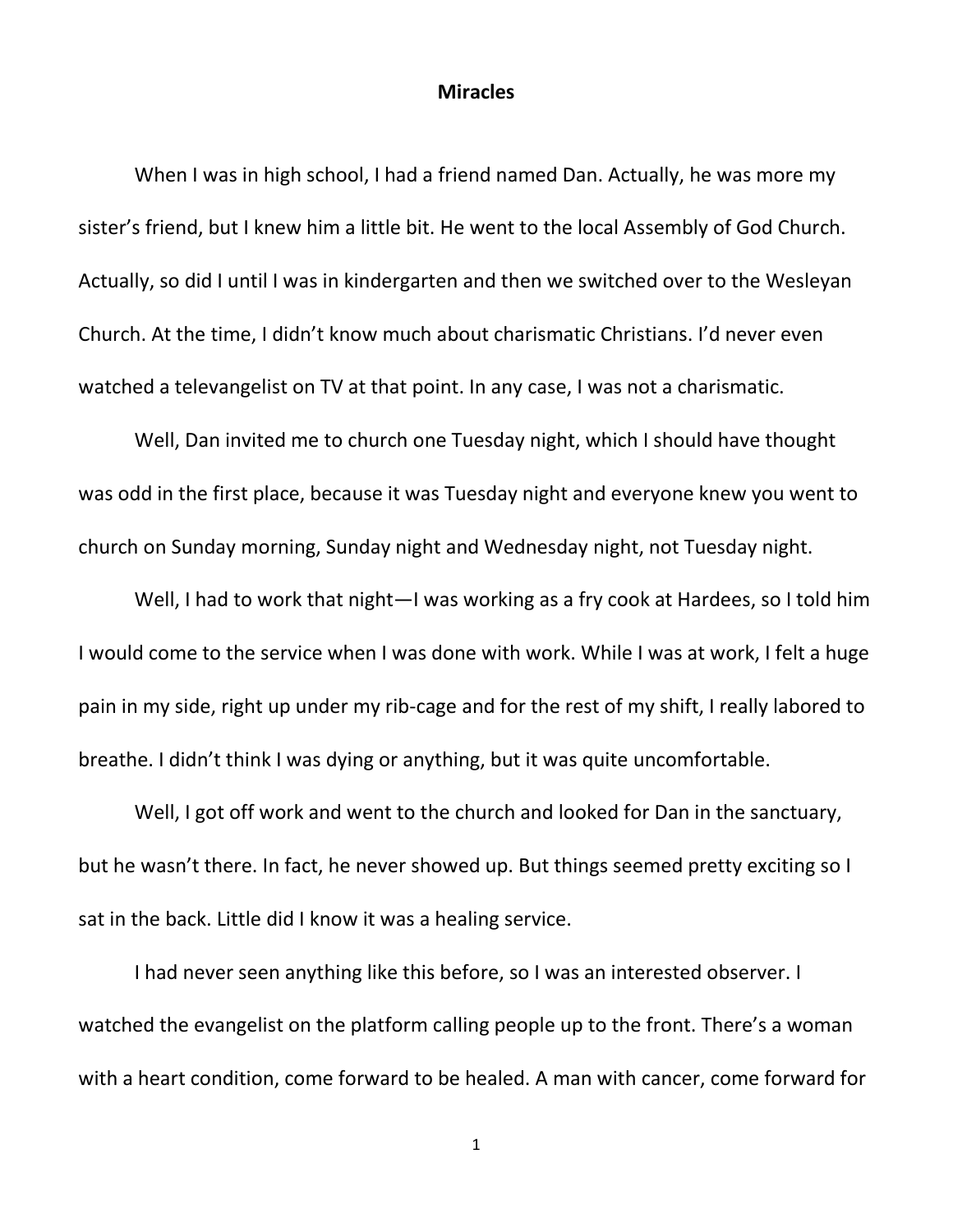healing. They would line up at the front and two guys would always stand behind the person because when he would pray for them, they'd always fall backward and lay there a while. It was pretty interesting and very strange to me.

But it was about to get stranger because suddenly I heard the evangelist say, "There's someone in the congregation that had a sharp pain in their side and it made it hard to breathe." Come forward and receive healing. Of course, at this I was freaking out. I'd read the Bible and spent my whole life in Sunday school, so I heard about stories of healing in the Bible. But it had never been personal to me. But I thought, "Well, he asked me to come forward, so what have I got to lose."

I walked forward and stood at the front as the pastor made his way down the line pushing people over. And I started praying, *"God please don't let him push me over. I don't want to go down. Don't make me go down."*

When he came to me, he asked me, "What are you up here for?" In my head, I thought what probably most of you would think, "You told me to come up here!" He said, "What are you here for?"

I said, "I'm the one with the pain in my side that makes it hard to breathe."

So, he put his hand on my side and started to pray for me. And when he started praying, immediately, I felt a warmth come over my body, starting where his hand was and emanating from there. And suddenly my side felt better and I could breathe normally. And the most amazing thing was that he didn't try to push me over.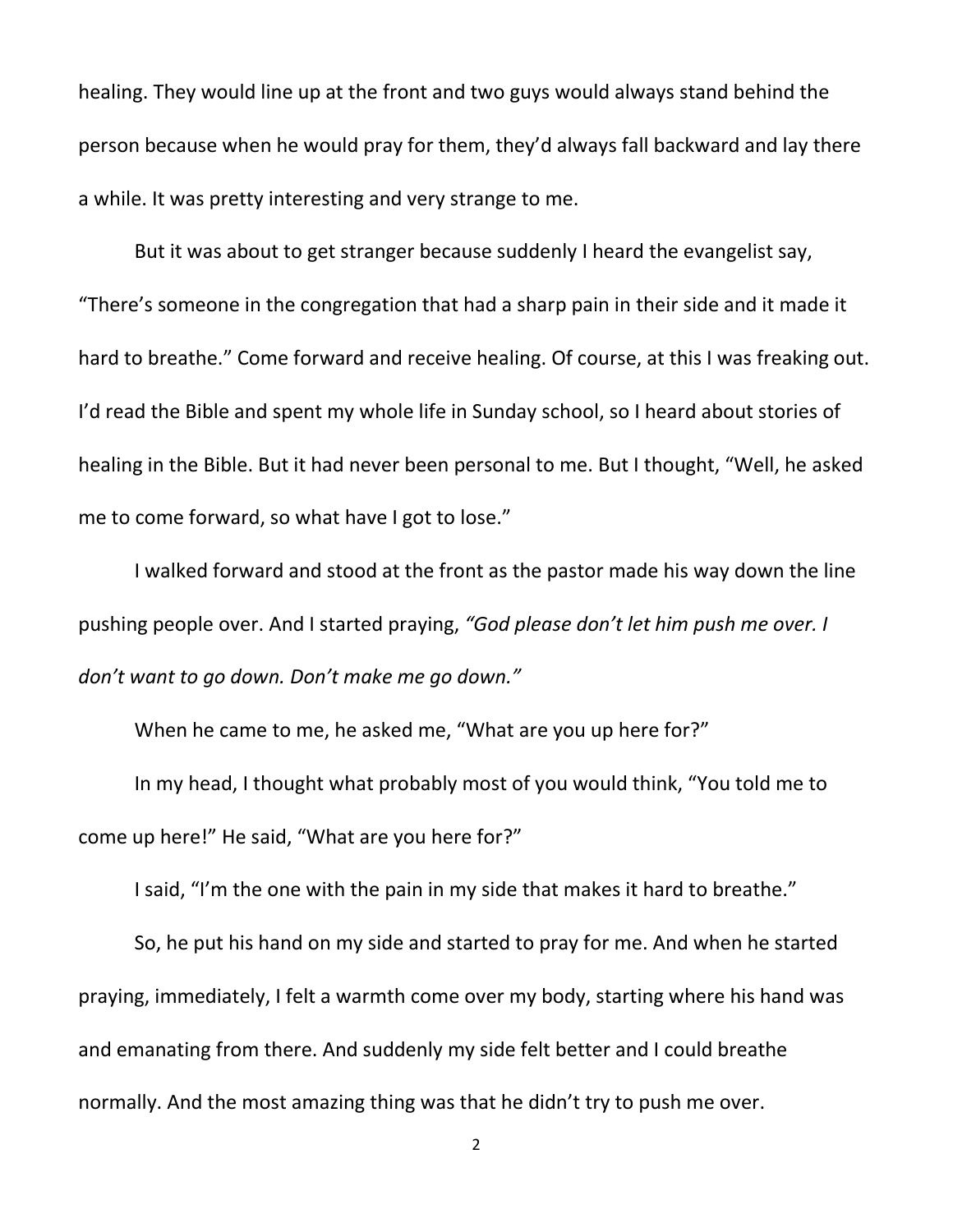More than 30 years later, I still remember that day. Not because I had been diagnosed with a terminal illness or anything. In fact, my hunch is that I was probably healed of gas. A miracle? I don't know. I probably wouldn't submit it as evidence, but I do still remember it.

How many of you have had experiences like that or know of someone you trust that has? Miracles are an interesting and controversial topic. On one end of the spectrum, there are some who don't believe in miracles are possible. The person most non-believers point to today as giving the knock-out argument against miracles is the philosopher David Hume, who said, experience tells us miracles don't happen. He's also the one who developed the "Principle of Uniformity" which says the past is not different than today—so if they don't happen today, then they also didn't happen in Bible times.

Other philosophers and liberal theologians like Rudolf Bultmann have said that modern, scientific-minded people cannot believe in miracles. We're beyond that. The theologian David Strauss argued that the accounts of miracles in the Bible were just legends made up by Christians in later centuries.

Now I'm sure Hume and Strauss, if they were alive today, would be surprised to hear that two recent surveys show that a significant number of Americans claim to have seen or experienced a miracle in their lifetime. One study said 34%, the other said 38%. That's somewhere around 95,000,000 people in the U.S. alone.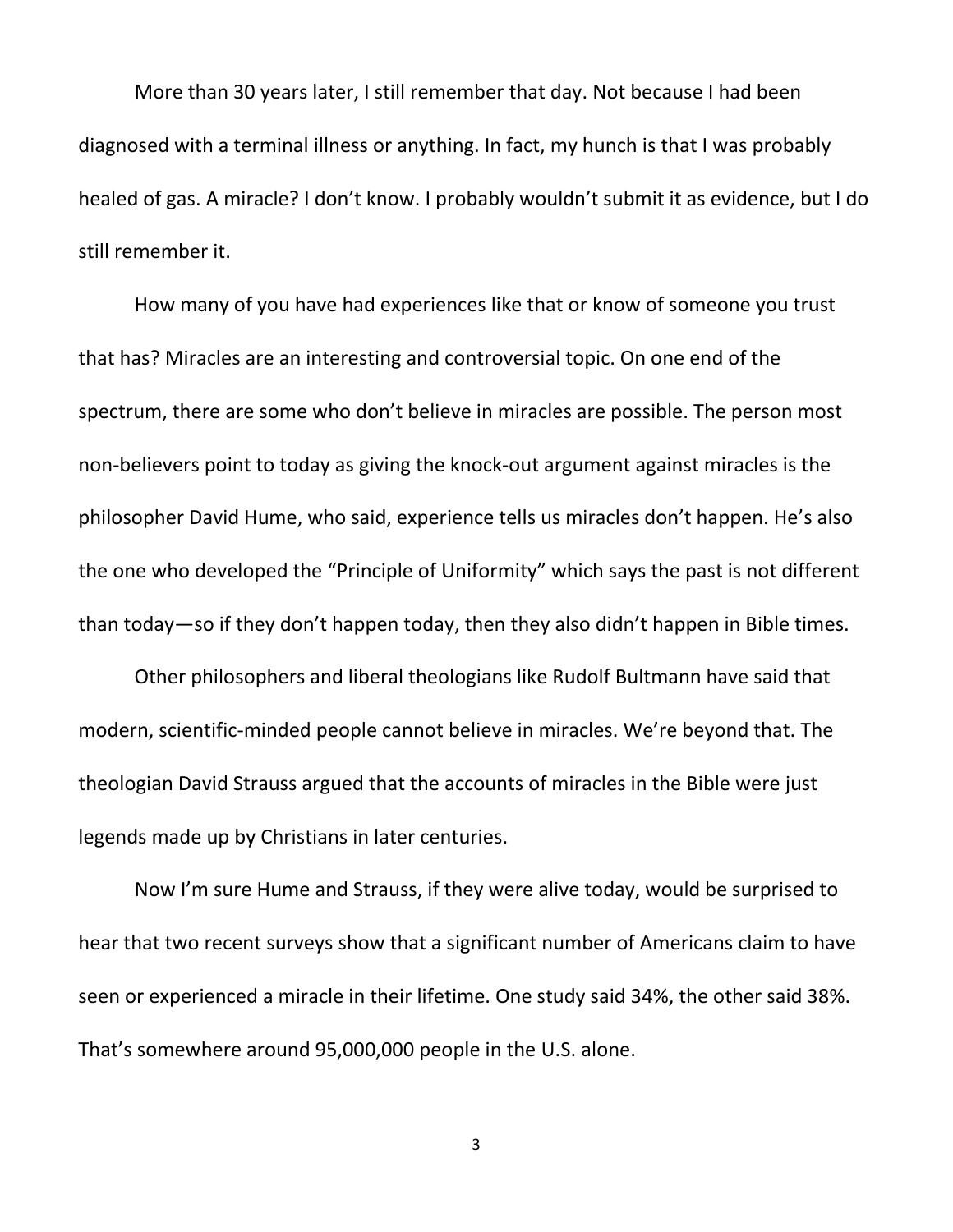The fact is that they are preconditioned to disbelieve in miracles because they believed that science shows us miracles are impossible. So, even if they saw a miracle, they always have a way to explain it away.

For instance, Strauss himself had a close friend who was paralyzed from the waist down because of a spinal condition. But a Lutheran pastor named Johan Christoff Blumhart came and prayed for him in the name of Jesus and he was healed. Stauss' explanation was that his condition had been psychosomatic. No matter how amazing the miracle, people will find a way to explain it away.

On the other end of the spectrum are people who think *everything* is a miracle and that they see miracles everywhere. It's a miracle that I got the job! Did you hear that he asked her out and she said yes? It's a miracle! They buy into every faith healer on TV no matter how much they stretch the imagination. Some people are so eager to believe in every miracle that they accept every account without scrutiny they sometimes look incredibly foolish when one is proven to be a hoax.

Some of our confusion about miracles has to do with how we use the word. When some people use the word miracle, they basically mean something happening that was very unlikely. If it's surprising or spectacular, it's a miracle.

Today when we talk about miracles, we're talking about *the supernatural temporarily interrupting the natural way of things to show that God has acted in history*. The natural world operates by natural laws—cause and effect, gravity, inertia, etc.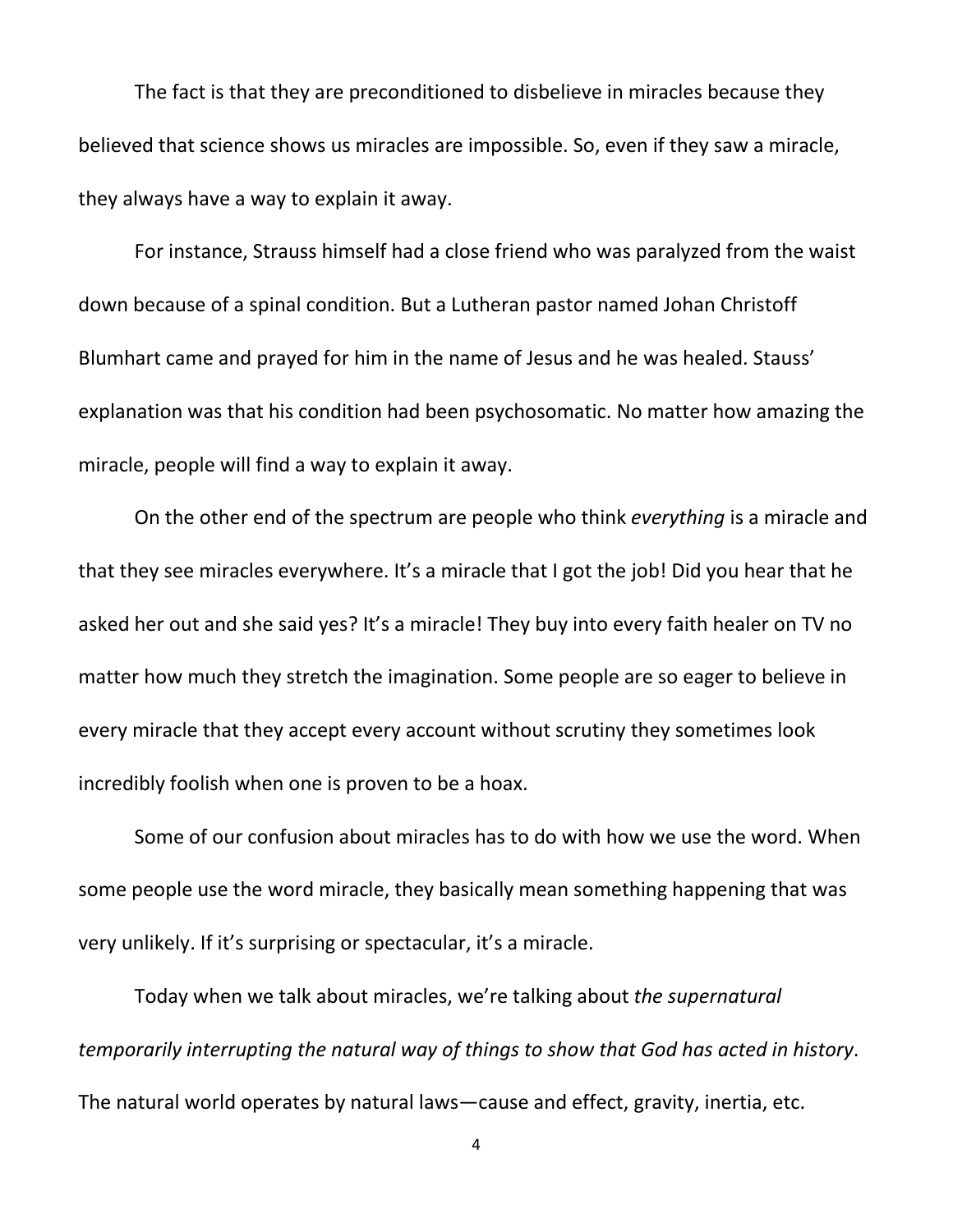There's a way things normally go. So, while the birth of a baby is amazing, it's not technically a miracle.

Science studies these natural laws. So, we use science to try to explain most events. That's its job. Nothing wrong with that. We don't want scientists always saying, *"Well, that was unexpected. It must have been a miracle!"* No. We want to try to figure things out. And, there are times when someone claims a miracle that we should be skeptical and explore other explanations before we believe it.

Now, we could talk about miracles for years, so we have to limit our scope today. So, the question we're asking is, *"Why don't miracles happen today like they did in the Bible?"* Now, this question means two different things depending on your perspective.

If you're a skeptic, this question is a challenge to a believer. You might say the lack of miracles today is proof that the Bible isn't reliable. It was written when people were more prone to believe in supernatural explanations. But like Hume and Strauss, you believe that since science can explain so many things they couldn't explain before, we can no longer accept miracles.

But if you're a believer and you're struggling with chronic or terminal illness, the question is very different. You might believe in miracles in theory, but it challenges your faith because you wonder whether God really cares. If he can do a miracle, why doesn't he do a miracle for me? And the lack of a miracle in your life is making you wonder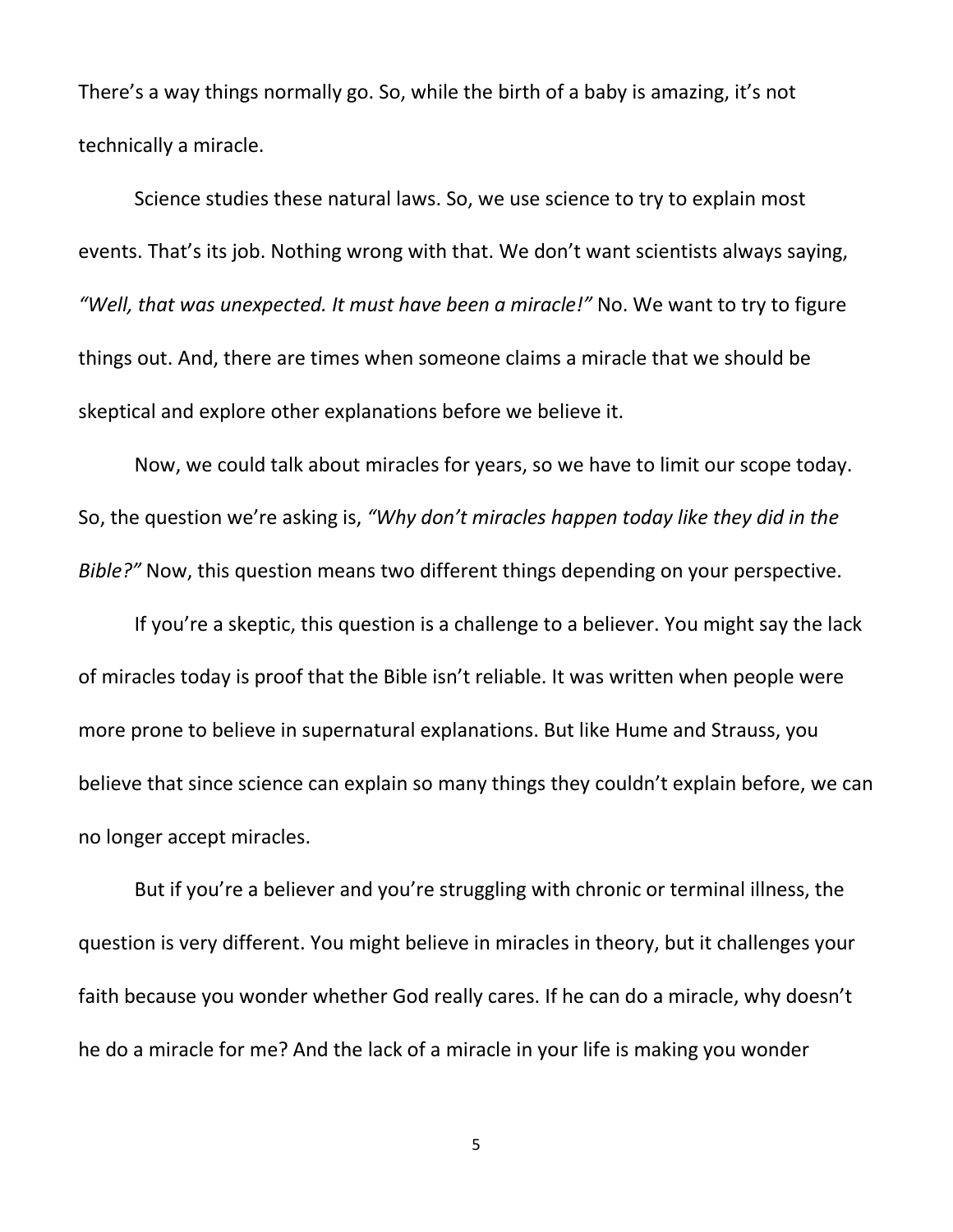whether God is there and if he is, whether he cares about you. So, this is an important question for different reasons.

Now, we can speculate about miracles from a theoretical or scientific perspective, but our purpose today is to ask the question about miracles from a Biblical perspective, because this is a series of questions people have about Christianity. So, is there a plausible reason why miracles don't seem to happen the way they did in the Bible? Well, I don't claim to have the definitive answer to this question. But I do want to give you a framework for how to think about this question from a Biblical perspective.

Now, there are a few possible answers to this question from a Christian perspective. The first one I'll mention only because it's been an answer some Christian theologians have used over the years. I don't believe it's a legitimate Christian answer because the core of Christianity is the good news that God intervened in the natural world by becoming human, dying and performing the greatest miracle, being raised from the dead as the ultimate sign that we will also be raised. So, I don't believe this is a position someone can viably take and still be considered a Christian.

The second would be what we call a *cessationist* view. This view says that while God did perform miracles in the Bible, miracles stopped with the Apostles. People used to need miracles to know who God is, but today we have Scripture, so miracles aren't needed and don't happen anymore.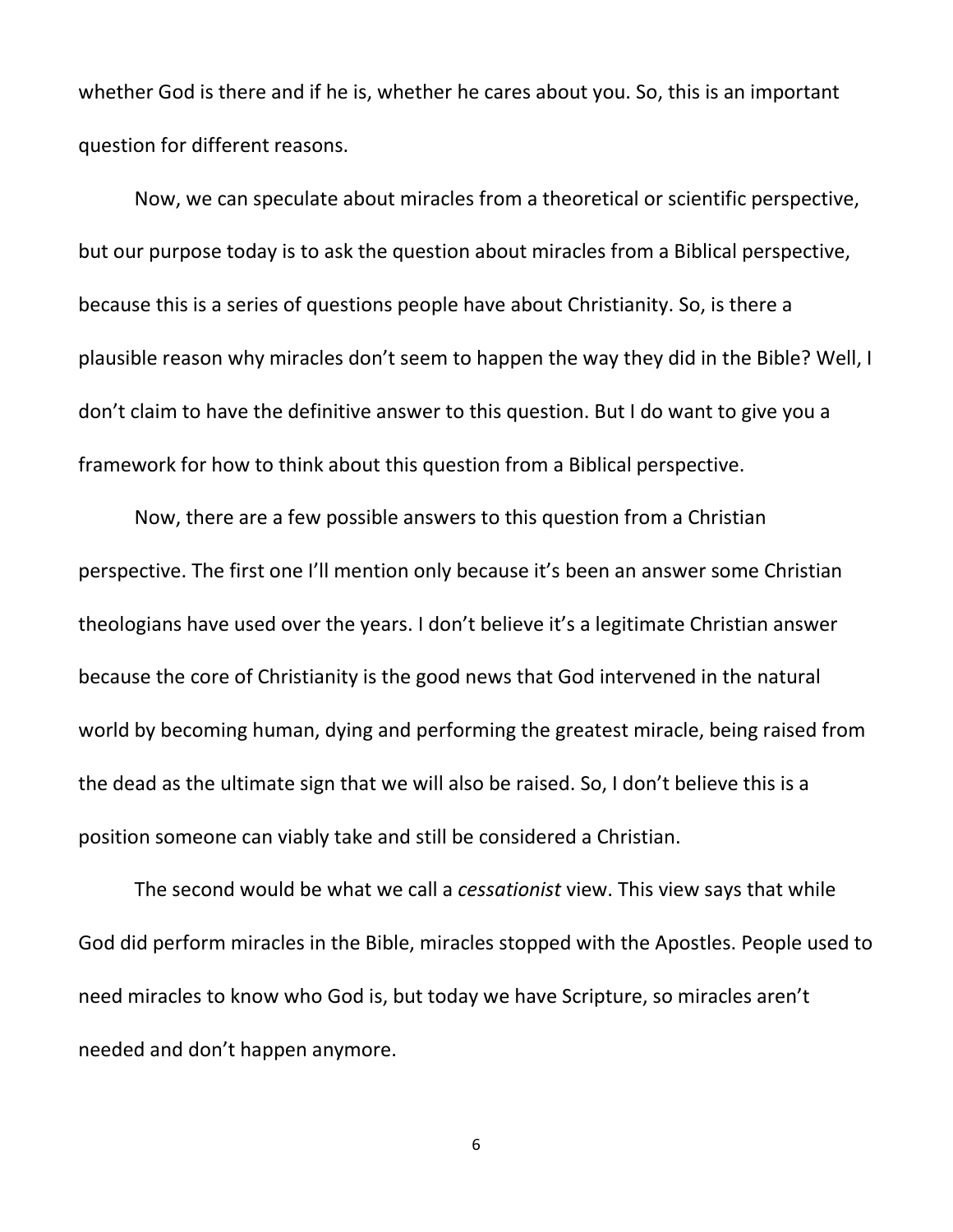The third view would be the other extreme—what I might call the "name-it-andclaim-it" view. This view says that God still does miracles and he *always* wants to do miracles so if you don't see miracles happening in your life, it's because you don't have enough faith. I believe the truth is somewhere in the middle.

Now, I don't think we can say that miracles happen exactly the same way they did in the Bible. I don't see pillars of fire leading groups of people around or seas being parted. I think there were some events and miracles that served a purpose in their time that won't be repeated. But I do believe God can and does do miracles today.

In the Bible, miracles weren't random events. In the Old Testament, miracles accompanied significant figures—like prophets like Moses and Elijah or to accomplish what God wanted to do in history and to validate the message and the messenger.

In the New Testament—they were signs that accompanied the message of Jesus in places where the gospel was brand-new and as an act of compassion in a day when people with chronic illnesses had no options. When a leper or paraplegic was healed, it was a sign that a new day was coming and the marginalize would be included in the Kingdom of God.

Why did Jesus do so many miracles? Well, it was to prove Jesus was who he claimed to be and to validate the Gospel to a world who had never heard it. Why did the Apostles do so many miracles? They did miracles to validate the message and the messenger in areas where the gospel had not penetrated. That's why the book of John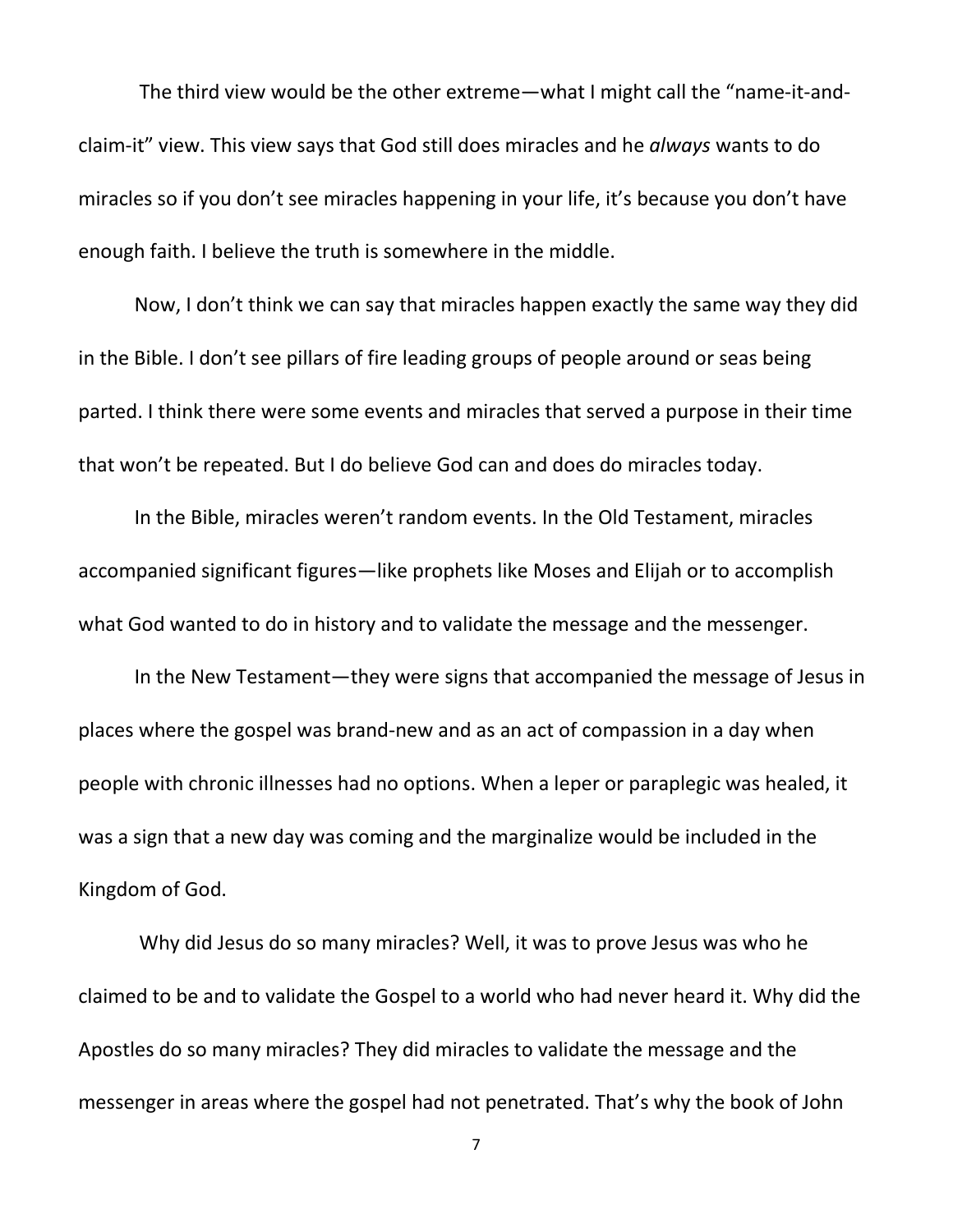calls them "signs." Signs point people in a specific direction. And in the New Testament, we don't see miraculous healings that aren't accompanied by the gospel message.

I'm not sure yet what to make of this, but there are often reports of clusters of miraculous healing primarily in developing countries where the gospel is being heard for the first time and Christianity is exploding. In fact, I've even heard estimates that vary from 50 to 90% of Christians in China converted because of a miraculous healing. One explanation is that miraculous healing is done to expand the gospel, but it's also done in areas where there isn't great healthcare and it's greatly needed.

So, why isn't this happening in the U.S.? As I said before, many people claim to experience miracles and there are even a few instantaneous healings that are documented. So, it does happen. But I would say it's true that it doesn't happen as much here. The question is, "Why?"

When we think about this topic, I think it's helpful to ask the question, *"What does God want?"* And in the end, I hope you see two things: First, miracles aren't necessary to accomplish what God wants (and in fact, sometimes they're counter-productive). And second, miracles aren't particularly effective at accomplishing what God really wants.

So, what does the Bible say God wants? Most people would answer that by saying, God wants us to believe he exists. Is that true? I'd say, yes and no.

I think God does want us to believe he exists, and he's done a pretty good job of it. Before the enlightenment, it was almost impossible not to believe in God or gods. And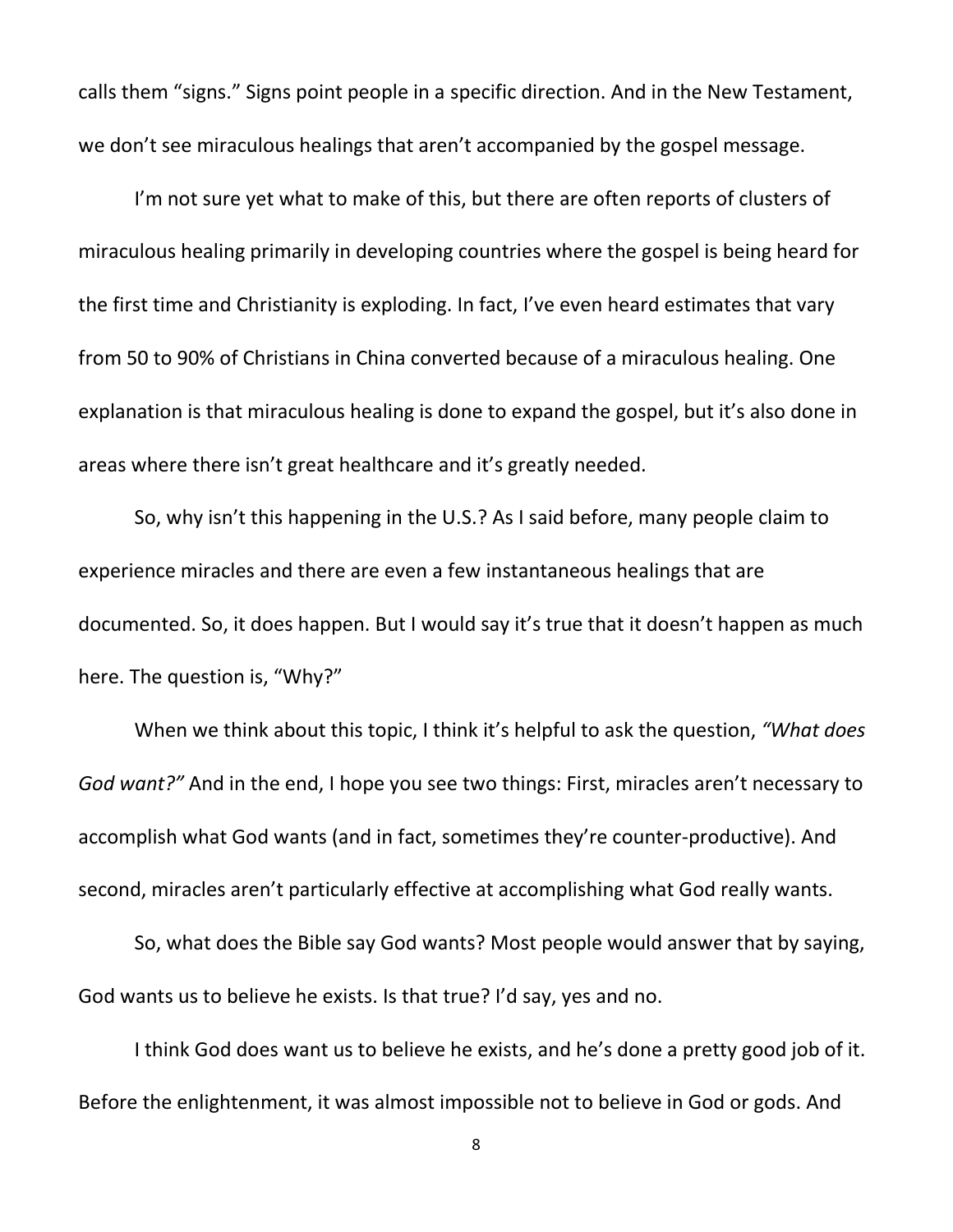even after that, most people still believe in a God of some sort who created the world. Even in the secular west, well over 90% of people believe God exists. And most of those people believe that God exists without ever having seen a miracle. So, miracles aren't necessary for most people to believe God exists.

Not only that, but from a Biblical perspective, *believing* God exists isn't all he wants. For instance, the book of James says, **"You believe in one God? Good, even the demons believe that and they tremble in terror." (2:19)** So, if God doesn't just want people to believe he exists, what does he want? Well, according to Jesus, God wants us to love him with all our heart, soul, mind and strength and to love our neighbor as ourselves and surprisingly, miracles don't accomplish that very well. This is even true in the Bible.

In John, chapter 6 we find the story of Jesus feeding the five-thousand. Verse 1, **"Jesus crossed to the far shore of the sea of Galilee (that is, the Sea of Tiberias), and a great crowd of people followed him because they saw the miraculous signs he had performed on the sick."** Jesus always drew a large crowd. And it says specifically that they followed him because of his miracles—kind of like people would with magic tricks. People love to be wowed, so they followed Jesus!

Thousands of people had been there a long time, listening to Jesus teach and they were starting to get hungry. So, Jesus tracked down a little boy and stole his lunch. Actually, the disciples asked. When Jesus got the food, he started breaking bread and just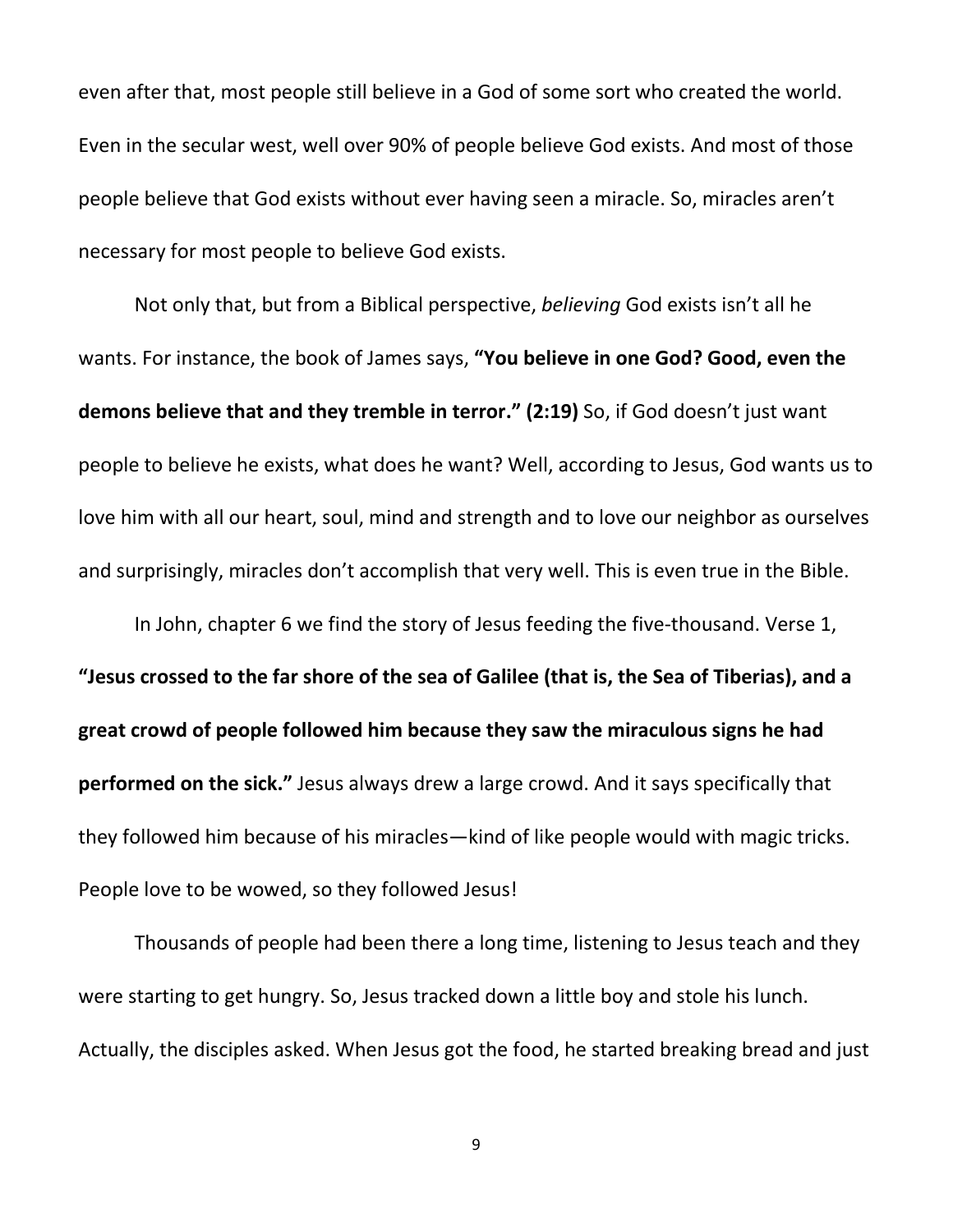kept on breaking it until he had enough to feed five-thousand people and even had a bunch left over. Jesus did a huge miracle for 5000 people.

Then, verse 14, **"After the people saw the miraculous sign that Jesus did, they began to say, 'Surely this is the Prophet who is to come into the world.' Jesus, knowing that they intended to come to make him king by force, withdrew again to a mountain by Himself."** So, the miracle seemed to work. They were catching on to the fact that Jesus was something special. But Jesus wasn't entirely comfortable with it because they had their own idea of how they should follow him.

So, he pulls a Houdini and escapes from this large crowd of people who were ready to make him king. But it didn't take long before they found him. When they did, rather than teaching them more or doing more miracles, he *challenged* them. Verse 26, **"You are looking for me, not because you saw the miraculous signs, but because you ate the loaves and had your fill."** So, according to Jesus, people wanted to see miracles is not because they wanted to know God, but because he filled their stomachs.

Then Jesus says something a little weird in verse 53, **"Jesus said to them, 'I tell you the truth, unless you eat the flesh of the Son of Man and drink his blood, you have no life in you. Whoever eats my flesh and drinks my blood has eternal life, and I will raise him up at the last day…'"** Jesus was a good teacher, wasn't he?

Jesus knows that if he just continued to do miracles, he could gain a huge crowd of people, but that crowd of people would be there for two reasons: to see the show and to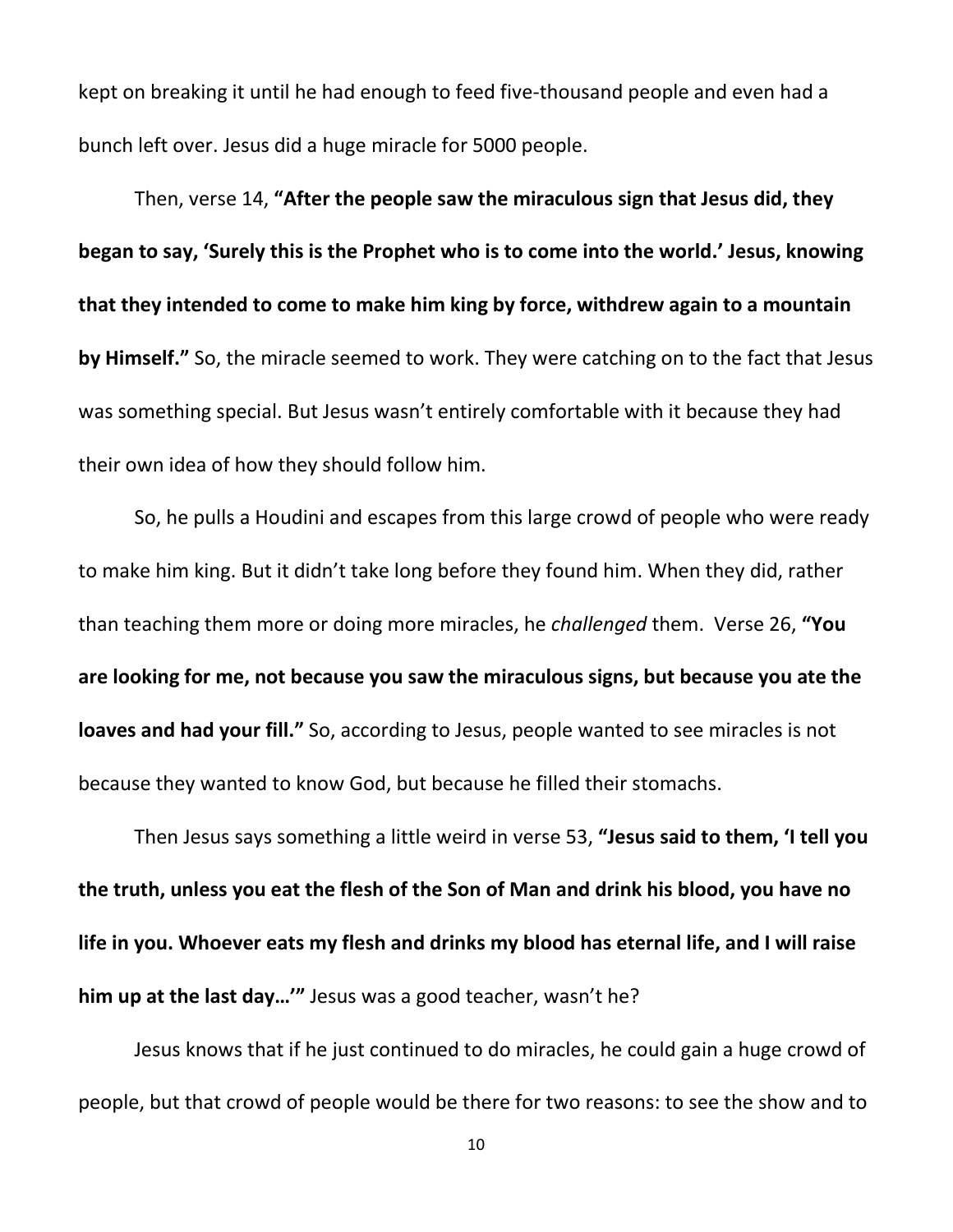get what they wanted out of him. But he knew that neither of those reasons would produce the kind of lasting faith God really wants, because when things got difficult, miracles wouldn't be enough to sustain them. And it turned out to be true.

Verse 66, **"From this time many of His disciples turned back and no longer followed Him."** Even though the crowd saw the miracles, when things got hard—when things got a little weird, they left.

But we shouldn't be too surprised by this. The story of the Bible is filled with story after story of God doing amazing things only to have people turn their back on him. In Exodus, when God leads Israel out of slavery in Egypt by doing miraculous signs, they come to the Red Sea and they get mad at Moses and said, *"What there weren't enough graves in Egypt so you had to bring us out here to die?"*

Then God parts the Red Sea, they're saved from the Egyptians and they get out into the desert and get hungry, so God miraculously gives them manna. Then they start grumbling about the lack of variety in their diet.

In Luke 16, Jesus tells the parable of the Rich man and Lazarus. Lazarus is in paradise with Abraham and the rich man is in torment and begs Abraham to send someone to tell his brothers about his fate so they don't experience the same thing and Abraham says, **"If they don't listen to Moses and the Prophets, they will not be convinced even if someone rises from the dead."**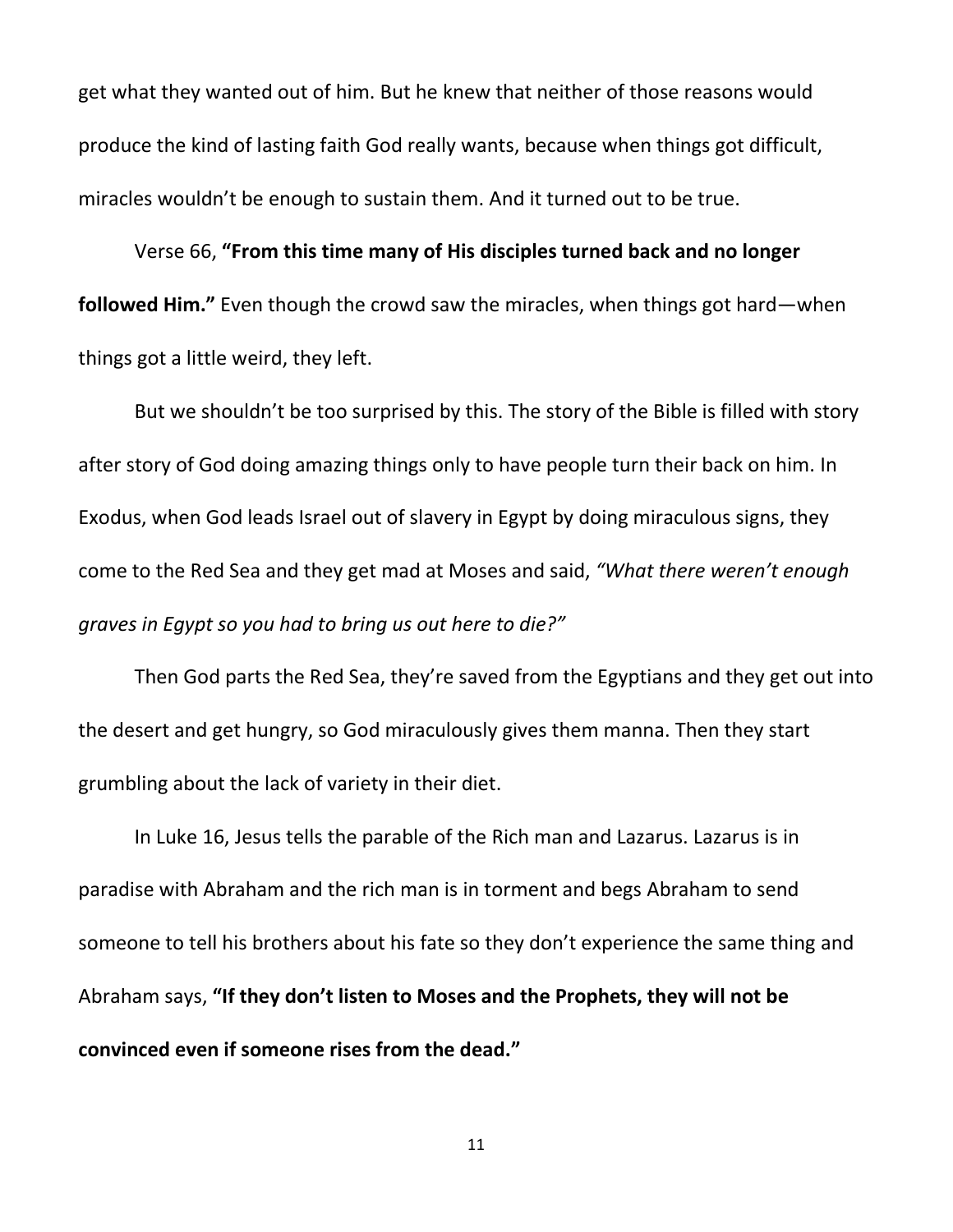And that proved to be true because a little later, Jesus' friend Lazarus dies and he gets there about four days later and calls into the grave and Lazarus walks out of the grave—raised from the dead. Now, you would think that would be convincing, but it says that this only made the religious leaders more determined to kill Jesus.

In Acts 16, the Apostle Paul and his companion, Silas were in the city of Philippi when they came across a young slave girl who was possessed by a demon who could tell the future. The girl made a lot of money for her masters. But Paul and Silas saw that she was in bondage—not just to the men, but to a demon, so the exorcised the demon and set her free. Of course, this thrilled the girl, but it made her owners furious because they lost their source of income.

So, you see, over and over in Scripture, miracles don't produce faith in people who aren't inclined toward faith in the first place. They either want God to entertain them or to help them get what they want. But they don't want to submit to his agenda or live according to his way.

Now, you might say, "If I were alive during that time and saw the things they saw, not only would I believe, but I would dedicate my life to following God." But I wouldn't be so sure. Because what I see in Scripture is also what I see in real life today. People make bargains with God. Even if they don't really believe in God, they'll pray something like, *"OK, God if you're there, if you will get me out of this situation, I'll start going to church. I'll give my money to the poor. I'll change. I'll live differently."* And what happens? Maybe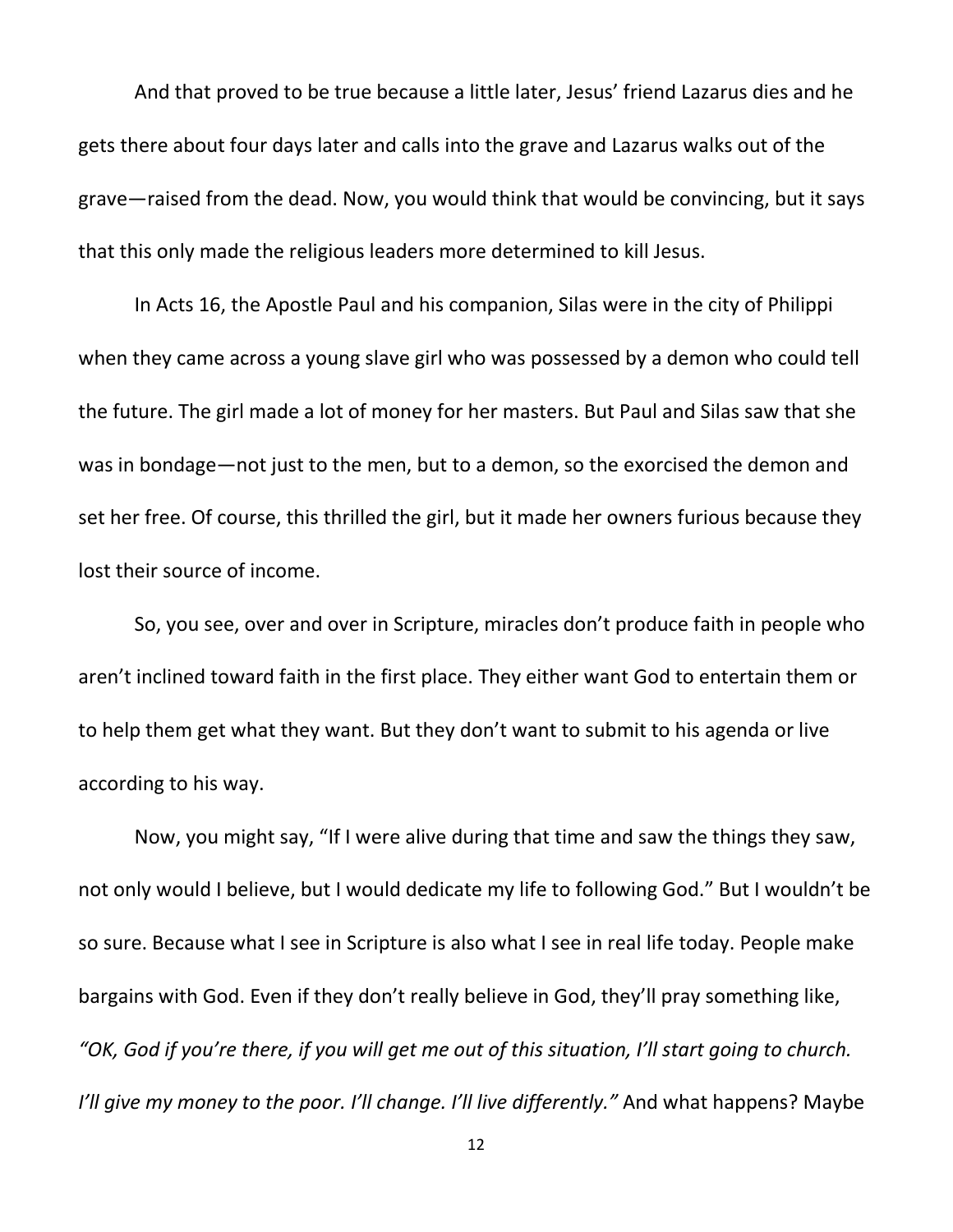there are a select few who follow through, but usually, they change for a little while, but in time, they go right back to what they were doing before.

Why is that? Because miracles aren't effective at changing our basic heartorientation. Not only do we want to see God do miracles, we want him to do them on our terms. Even when God gets us out of our bind, when the wow factor wears off, we forget and explain it away. *"Well, I was really emotional at the time and wasn't thinking clearly. So, it seemed like God did a miracle, but it was actually just a fortunate coincidence."*

We all think that if we just saw more miracles, we would have greater faith, but experience tells us it's just not usually true. God uses other things to accomplish what he wants in us.

For instance, he uses suffering. Romans 5:3-4 says, **"3 Not only so, but we also glory in our sufferings, because we know that suffering produces perseverance; 4 perseverance, character; and character, hope. 5 And hope does not put us to shame, because God's love has been poured out into our hearts through the Holy Spirit, who has been given to us."** I know this isn't the answer most of us want to hear, but we're looking for Biblical answers.

God also uses what we call *providence*, which are like miracles where God intervenes, but its usually less spectacular and usually involves our cooperation. Providence are the subtle things that God does where they are hard to see if we're not looking, but when we look at them through the eyes of faith, we can see better.